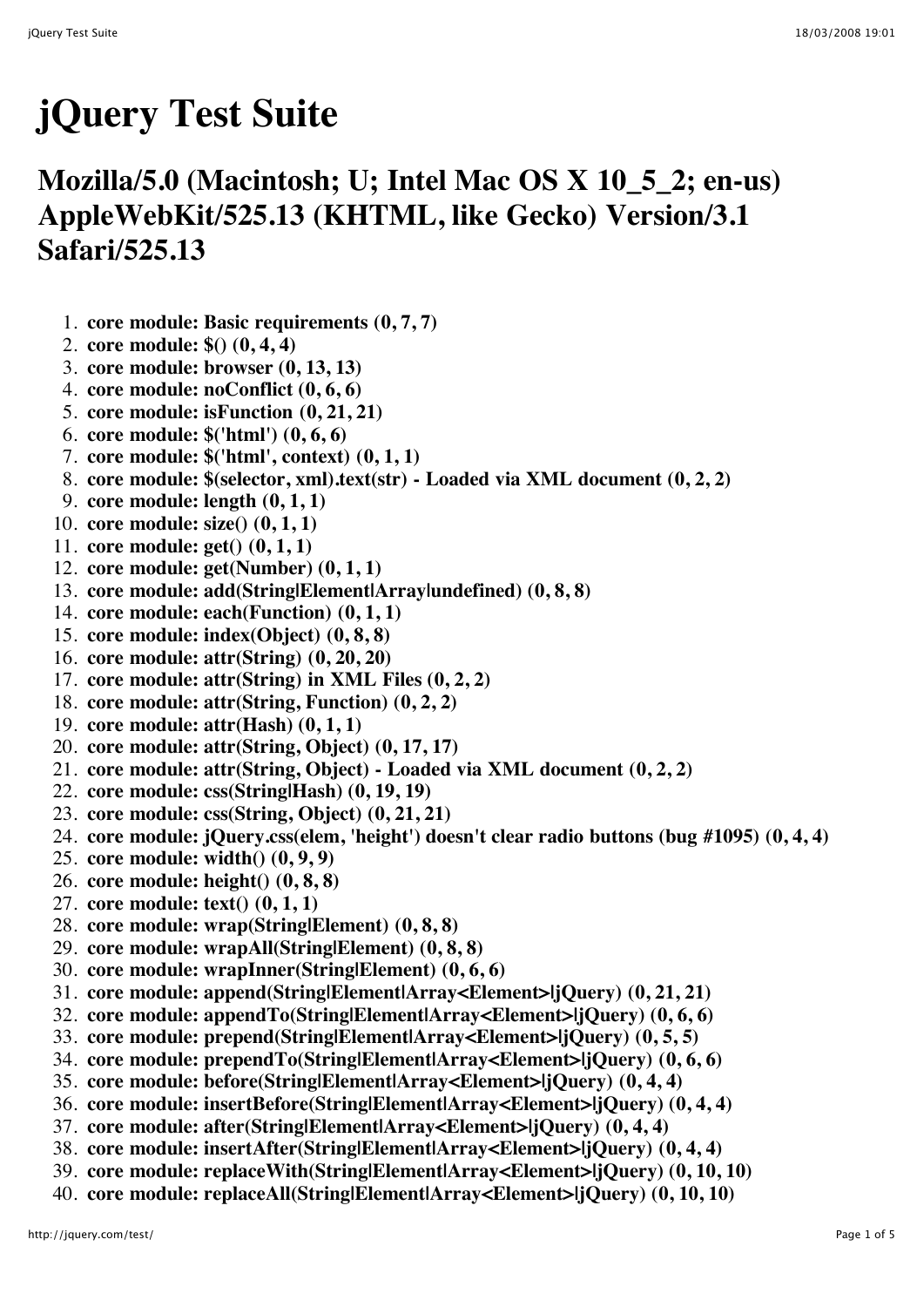- 41. **core module: end() (0, 3, 3)**
- 42. **core module: find(String) (0, 2, 2)**
- 43. **core module: clone() (0, 4, 4)**
- 44. **core module: clone() on XML nodes (0, 2, 2)**
- 45. **core module: is(String) (0, 26, 26)**
- 46. **core module: \$.extend(Object, Object) (0, 17, 17)**
- 47. **core module: val() (0, 4, 4)**
- 48. **core module: val(String) (0, 4, 4)**
- 49. **core module: html(String) (0, 11, 11)**
- 50. **core module: filter() (0, 6, 6)**
- 51. **core module: not() (0, 8, 8)**
- 52. **core module: andSelf() (0, 4, 4)**
- 53. **core module: siblings([String]) (0, 5, 5)**
- 54. **core module: children([String]) (0, 3, 3)**
- 55. **core module: parent([String]) (0, 5, 5)**
- 56. **core module: parents([String]) (0, 5, 5)**
- 57. **core module: next([String]) (0, 4, 4)**
- 58. **core module: prev([String]) (0, 4, 4)**
- 59. **core module: show() (0, 15, 15)**
- 60. **core module: addClass(String) (0, 2, 2)**
- 61. **core module: removeClass(String) simple (0, 4, 4)**
- 62. **core module: toggleClass(String) (0, 3, 3)**
- 63. **core module: removeAttr(String (0, 1, 1)**
- 64. **core module: text(String) (1, 3, 4)**
	- 1. Check escaped text
	- 2. Check node,textnode,comment with text(): hi!
	- 3. Check node,textnode,comment with text(): there
	- 4. Check node,textnode,comment with text(): 8
- 65. **core module: \$.each(Object,Function) (0, 12, 12)**
- 66. **core module: \$.prop (0, 2, 2)**
- 67. **core module: \$.className (0, 6, 6)**
- 68. **core module: \$.data (0, 3, 3)**
- 69. **core module: \$.removeData (0, 1, 1)**
- 70. **core module: remove() (0, 6, 6)**
- 71. **core module: empty() (0, 3, 3)**
- 72. **core module: slice() (0, 5, 5)**
- 73. **core module: map() (0, 2, 2)**
- 74. **core module: contents() (0, 12, 12)**
- 75. **selector module: element (0, 9, 9)**
- 76. **selector module: Element Selector with underscore (0, 1, 1)**
- 77. **selector module: broken (0, 7, 7)**
- 78. **selector module: id (0, 25, 25)**
- 79. **selector module: class (0, 16, 16)**
- 80. **selector module: multiple (0, 4, 4)**
- 81. **selector module: child and adjacent (0, 37, 37)**
- 82. **selector module: attributes (0, 20, 20)**
- 83. **selector module: pseudo (:) selectors (0, 35, 35)**
- 84. **event module: bind(), with data (0, 3, 3)**
- 85. **event module: bind(), with data, trigger with data (0, 4, 4)**
- 86. **event module: bind(), multiple events at once (0, 2, 2)**
- 87. **event module: bind(), no data (0, 1, 1)**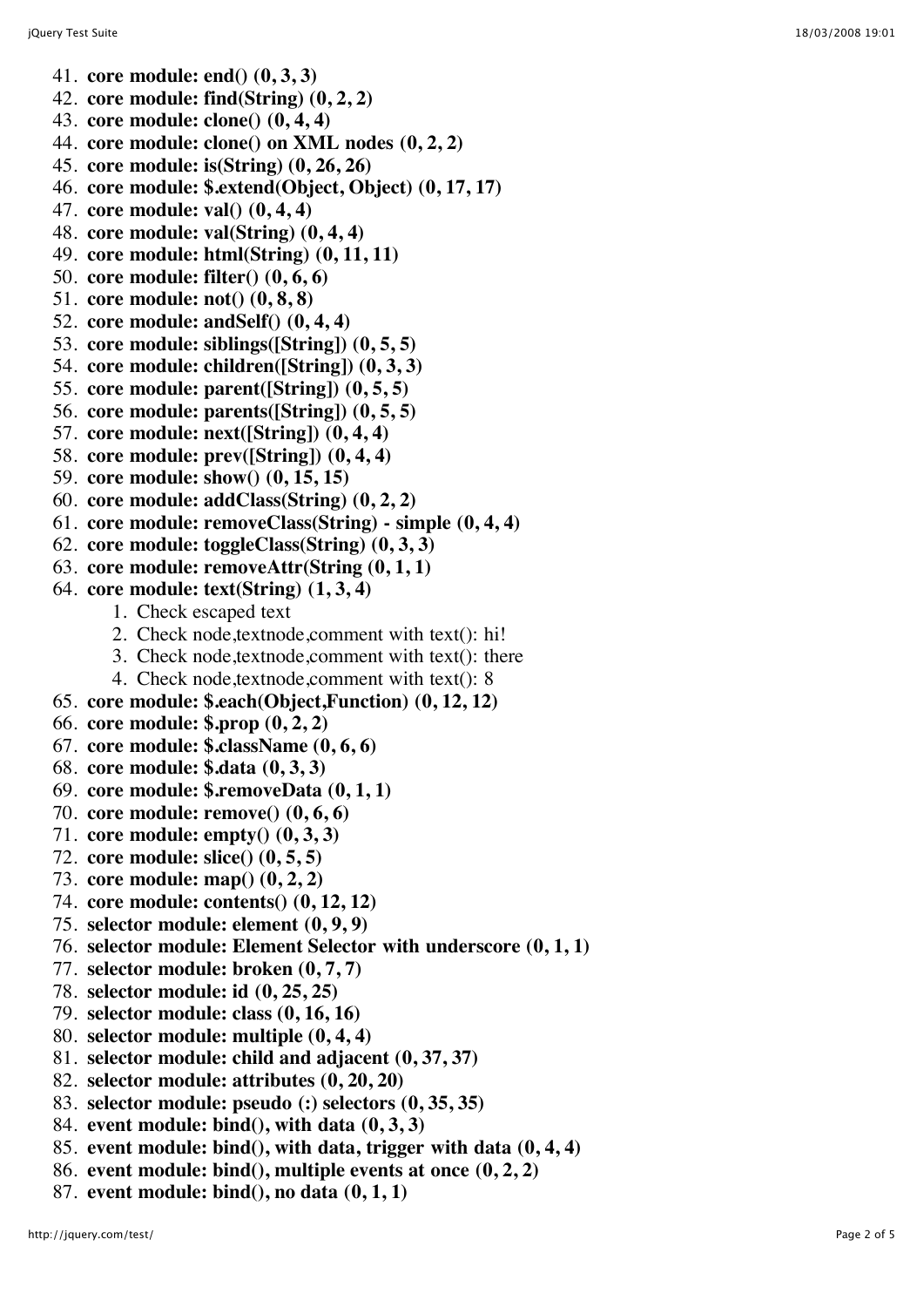- 88. **event module: bind(), iframes (0, 0, 0)**
- 89. **event module: bind(), trigger change on select (0, 3, 3)**
- 90. **event module: bind(), namespaced events, cloned events (0, 6, 6)**
- 91. **event module: click() (0, 4, 4)**
- 92. **event module: unbind(event) (0, 8, 8)**
- 93. **event module: trigger(event, [data], [fn]) (0, 67, 67)**
- 94. **event module: toggle(Function, Function) (0, 5, 5)**
- 95. **event module: jQuery(function(\$) {}) (0, 1, 1)**
- 96. **ajax module: \$.ajax() success callbacks (0, 8, 8)**
- 97. **ajax module: \$.ajax() error callbacks (0, 8, 8)**
- 98. **ajax module: \$.ajax() disabled globals (0, 3, 3)**
- 99. **ajax module: \$.ajax xml: non-namespace elements inside namespaced elements (0, 3, 3)**
- 100. **ajax module: \$.ajax beforeSend (0, 1, 1)**
- 101. **ajax module: \$.ajax dataType html (0, 5, 5)**
- 102. **ajax module: serialize() (0, 6, 6)**
- 103. **ajax module: \$.param() (0, 4, 4)**
- 104. **ajax module: synchronous request (0, 1, 1)**
- 105. **ajax module: synchronous request with callbacks (0, 2, 2)**
- 106. **ajax module: pass-through request object (0, 8, 8)**
- 107. **ajax module: ajax cache (0, 18, 18)**
- 108. **ajax module: global ajaxSettings (0, 3, 3)**
- 109. **ajax module: load(String) (0, 1, 1)**
- 110. **ajax module: load('url selector') (0, 1, 1)**
- 111. **ajax module: load(String, Function) with ajaxSetup on dataType json, see #2046 (0, 1, 1)**
- 112. **ajax module: load(String, Function) simple: inject text into DOM (0, 2, 2)**
- 113. **ajax module: load(String, Function) check scripts (0, 7, 7)**
- 114. **ajax module: load(String, Function) check file with only a script tag (0, 3, 3)**
- 115. **ajax module: \$.get(String, Hash, Function) parse xml and use text() on nodes (0, 2, 2)**
- 116. **ajax module: \$.getScript(String, Function) with callback (0, 2, 2)**
- 117. **ajax module: \$.getScript(String, Function) no callback (0, 1, 1)**
- 118. **ajax module: \$.ajax() JSONP, Local (0, 7, 7)**
- 119. **ajax module: \$.ajax() JSONP, Remote (0, 4, 4)**
- 120. **ajax module: \$.ajax() script, Remote (0, 2, 2)**
- 121. **ajax module: \$.ajax() script, Remote with POST (0, 3, 3)**
- 122. **ajax module: \$.ajax() script, Remote with scheme-less URL (0, 2, 2)**
- 123. **ajax module: \$.getJSON(String, Hash, Function) JSON array (0, 4, 4)**
- 124. **ajax module: \$.getJSON(String, Function) JSON object (0, 2, 2)**
- 125. **ajax module: \$.getJSON(String, Function) Remote JSON object with assignment (0, 2, 2)**
- 126. **ajax module: \$.post(String, Hash, Function) simple with xml (0, 4, 4)**
- 127. **ajax module: \$.ajaxSetup({timeout: Number}) with global timeout (0, 1, 1)**
- 128. **ajax module: \$.ajaxSetup({timeout: Number}) with localtimeout (0, 1, 1)**
- 129. **ajax module: \$.ajax simple get (0, 1, 1)**
- 130. **ajax module: \$.ajax simple post (0, 1, 1)**
- 131. **ajax module: ajaxSetup() (0, 1, 1)**
- 132. **ajax module: custom timeout does not set error message when timeout occurs, see #970 (0, 2, 2)**
- 133. **fx module: animate(Hash, Object, Function) (0, 1, 1)**
- 134. **fx module: animate option (queue === false) (0, 1, 1)**
- 135. **fx module: queue() defaults to 'fx' type (0, 2, 2)**
- 136. **fx module: stop() (0, 3, 3)**
- 137. **fx module: stop() several in queue (0, 4, 4)**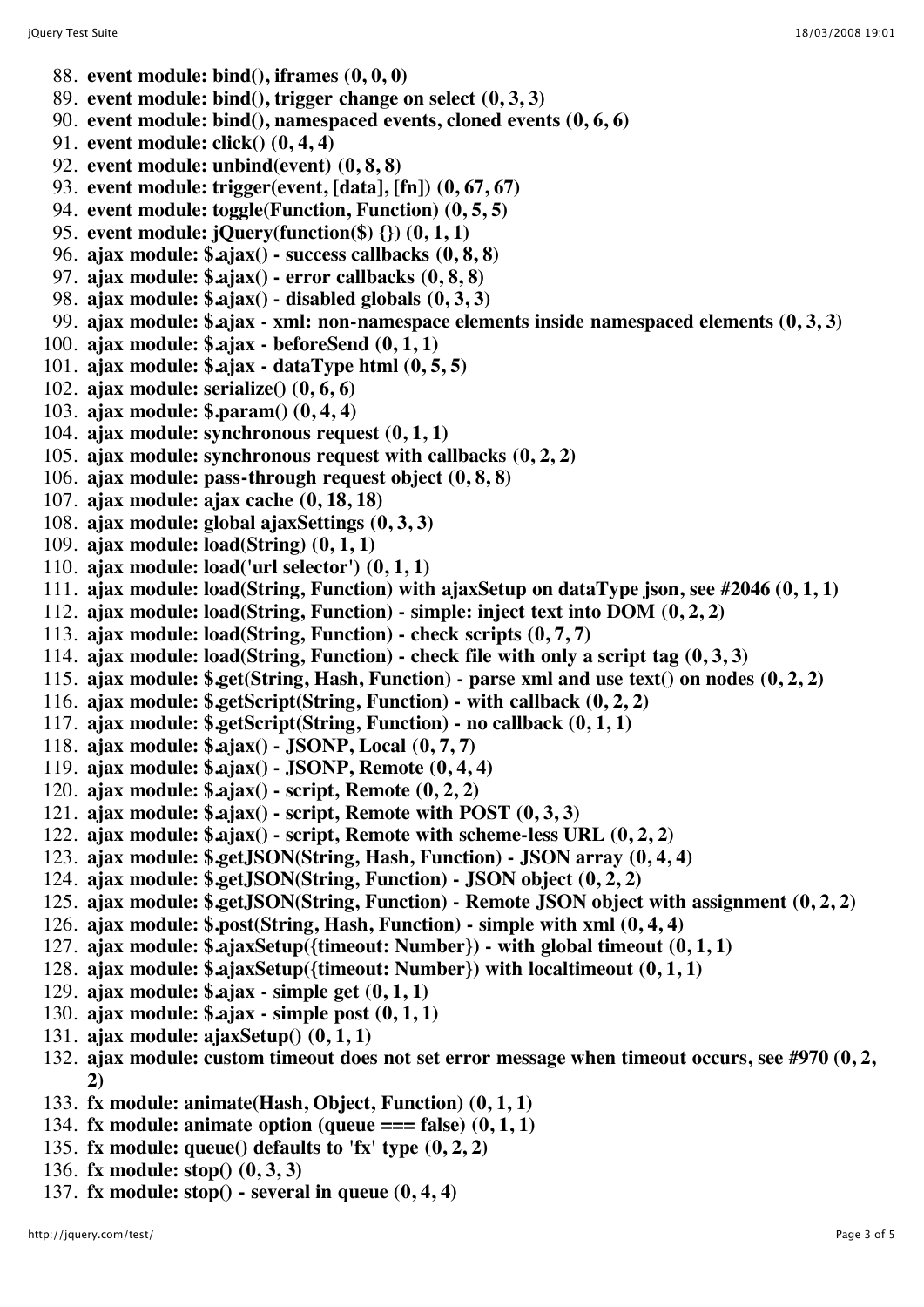- 138. **fx module: stop(clearQueue) (0, 4, 4)**
- 139. **fx module: stop(clearQueue, gotoEnd) (0, 3, 3)**
- 140. **fx module: toggle() (0, 3, 3)**
- 141. **fx module: JS Overflow and Display (0, 2, 2)**
- 142. **fx module: CSS Overflow and Display (0, 2, 2)**
- 143. **fx module: CSS Auto to show (0, 5, 5)**
- 144. **fx module: CSS Auto to hide (0, 4, 4)**
- 145. **fx module: CSS Auto to 100 (0, 6, 6)**
- 146. **fx module: CSS Auto to 50 (0, 6, 6)**
- 147. **fx module: CSS Auto to 0 (0, 6, 6)**
- 148. **fx module: JS Auto to show (0, 5, 5)**
- 149. **fx module: JS Auto to hide (0, 4, 4)**
- 150. **fx module: JS Auto to 100 (0, 6, 6)**
- 151. **fx module: JS Auto to 50 (0, 6, 6)**
- 152. **fx module: JS Auto to 0 (0, 6, 6)**
- 153. **fx module: CSS 100 to show (0, 5, 5)**
- 154. **fx module: CSS 100 to hide (0, 4, 4)**
- 155. **fx module: CSS 100 to 100 (0, 6, 6)**
- 156. **fx module: CSS 100 to 50 (0, 6, 6)**
- 157. **fx module: CSS 100 to 0 (0, 6, 6)**
- 158. **fx module: JS 100 to show (0, 5, 5)**
- 159. **fx module: JS 100 to hide (0, 4, 4)**
- 160. **fx module: JS 100 to 100 (0, 6, 6)**
- 161. **fx module: JS 100 to 50 (0, 6, 6)**
- 162. **fx module: JS 100 to 0 (0, 6, 6)**
- 163. **fx module: CSS 50 to show (0, 5, 5)**
- 164. **fx module: CSS 50 to hide (0, 4, 4)**
- 165. **fx module: CSS 50 to 100 (0, 6, 6)**
- 166. **fx module: CSS 50 to 50 (0, 6, 6)**
- 167. **fx module: CSS 50 to 0 (0, 6, 6)**
- 168. **fx module: JS 50 to show (0, 5, 5)**
- 169. **fx module: JS 50 to hide (0, 4, 4)**
- 170. **fx module: JS 50 to 100 (0, 6, 6)**
- 171. **fx module: JS 50 to 50 (0, 6, 6)**
- 172. **fx module: JS 50 to 0 (0, 6, 6)**
- 173. **fx module: CSS 0 to show (0, 5, 5)**
- 174. **fx module: CSS 0 to hide (0, 4, 4)**
- 175. **fx module: CSS 0 to 100 (0, 6, 6)**
- 176. **fx module: CSS 0 to 50 (0, 6, 6)**
- 177. **fx module: CSS 0 to 0 (0, 6, 6)**
- 178. **fx module: JS 0 to show (0, 5, 5)**
- 179. **fx module: JS 0 to hide (0, 4, 4)**
- 180. **fx module: JS 0 to 100 (0, 6, 6)**
- 181. **fx module: JS 0 to 50 (0, 6, 6)**
- 182. **fx module: JS 0 to 0 (0, 6, 6)**
- 183. **fx module: Chain fadeOut fadeIn (0, 5, 5)**
- 184. **fx module: Chain fadeIn fadeOut (0, 5, 5)**
- 185. **fx module: Chain hide show (0, 5, 5)**
- 186. **fx module: Chain show hide (0, 5, 5)**
- 187. **fx module: Chain toggle in (0, 5, 5)**
- 188. **fx module: Chain toggle out (0, 5, 5)**